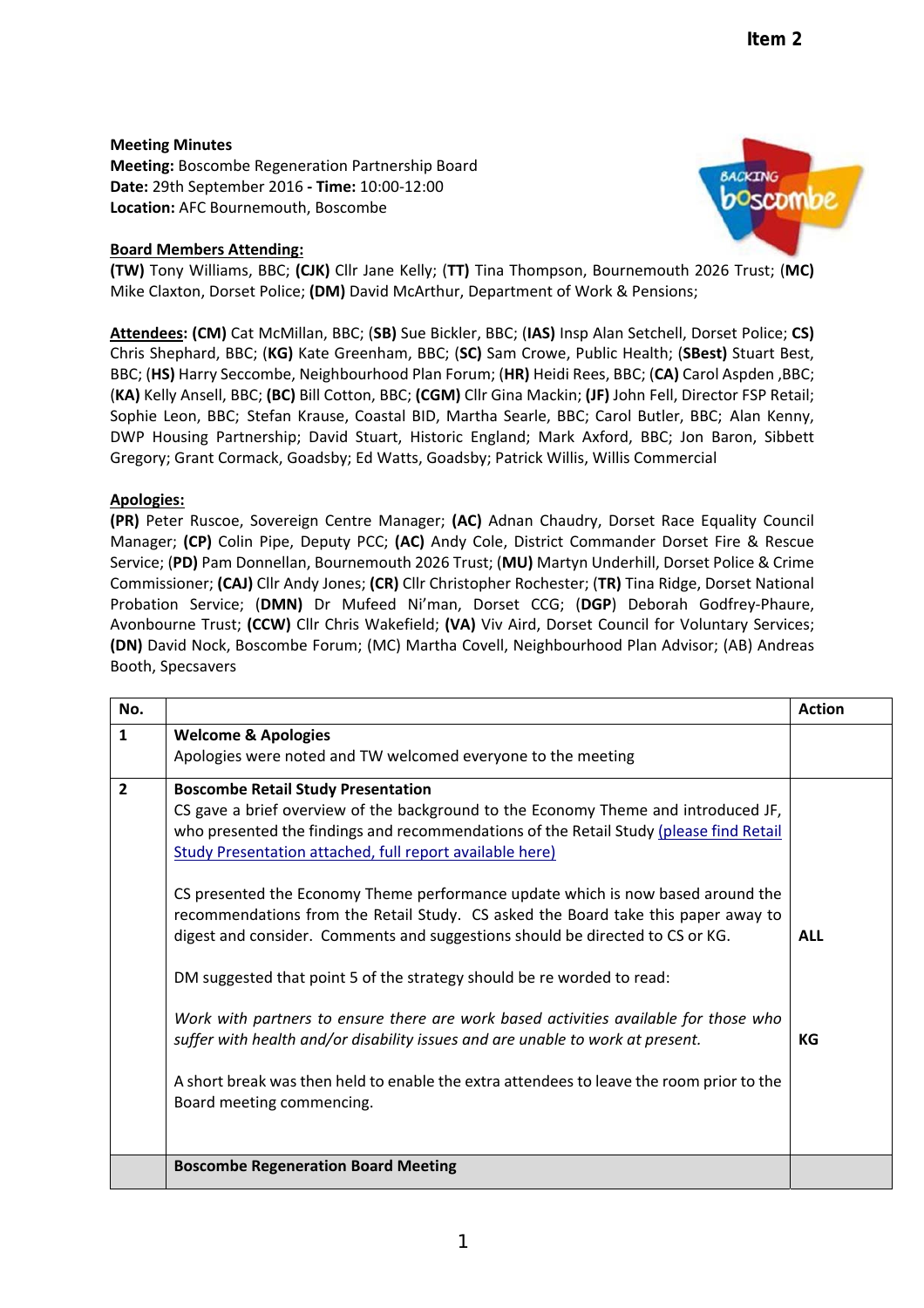| $\overline{2}$ | <b>Welcome &amp; Apologies</b>                                                                                                                                                                                                                                                                                                                                                                                                                                                                                                                                  |          |
|----------------|-----------------------------------------------------------------------------------------------------------------------------------------------------------------------------------------------------------------------------------------------------------------------------------------------------------------------------------------------------------------------------------------------------------------------------------------------------------------------------------------------------------------------------------------------------------------|----------|
|                | TW welcomed attendees to the meeting and everyone introduced themselves.                                                                                                                                                                                                                                                                                                                                                                                                                                                                                        |          |
|                | DS from Historic England introduced himself and explained why he was attending this<br>meeting. His role is to help areas understand how they work and help them to improve<br>and also advises on Neighbourhood Planning within the South West of England. DS<br>noted that Historic England are also able to assist with accessing funding opportunities.<br>TW asked that if any Board members wish to speak with DS outside of this meeting, that<br>it's coordinated through CM. DS suggested that he is available to attend future meetings<br>if needed. |          |
| 4              | <b>Theme Lead Updates &amp; Challenges</b>                                                                                                                                                                                                                                                                                                                                                                                                                                                                                                                      |          |
|                | <b>Environment</b><br>Centenary Way/Hawkwood Road proposals presented at the last Board meeting have<br>now been put before senior officers and will move forward for further investigation.<br>SBest/KA will provide an update and proposed timeline at the next Board meeting.                                                                                                                                                                                                                                                                                | SBest/KA |
|                | The work on the new Kings Park play area has now begun.                                                                                                                                                                                                                                                                                                                                                                                                                                                                                                         |          |
|                | Anti-Social behaviour in public toilets at the bus station now appears to be under control.                                                                                                                                                                                                                                                                                                                                                                                                                                                                     |          |
|                | An area of Hawkwood Road car park has now been resurfaced. SBest noted that the<br>central area which floods following heavy rain will need significant funding to correct.                                                                                                                                                                                                                                                                                                                                                                                     |          |
|                | <b>Health</b>                                                                                                                                                                                                                                                                                                                                                                                                                                                                                                                                                   |          |
|                | SC noted that Post Cards will be sent out in order to target specific addresses in order to<br>invite people to have a Health Check. This will help track people who are being invited<br>and who isn't.                                                                                                                                                                                                                                                                                                                                                        |          |
|                | A tender will be going live within the near future for targeted Health Checks. Community<br>organisations are asked to come forward to apply for this tender- It will be an<br>opportunity for them to generate income from identifying individuals who may benefit<br>from a Health Check.                                                                                                                                                                                                                                                                     |          |
|                | SC explained to the Board that plans are evolving which will hopefully lead to a better<br>standard of Primary Health Care in Boscombe. SC will report back to the Board with any<br>updates regarding this.                                                                                                                                                                                                                                                                                                                                                    |          |
|                | A business case will be taken to the Health Theme group in order to allocate the<br>remaining underspend to support an officer to work with Operation Galaxy as part of<br>Health Homes.                                                                                                                                                                                                                                                                                                                                                                        |          |
|                | Since April 2016 the CCG is now responsible for providing immunisations and screening.<br>There is now a Dorset-wide Immunisation & Screening group which meets regularly to<br>discuss how this will move forward.                                                                                                                                                                                                                                                                                                                                             |          |
|                |                                                                                                                                                                                                                                                                                                                                                                                                                                                                                                                                                                 |          |
|                | <b>Education &amp; Attainment (Young People)</b>                                                                                                                                                                                                                                                                                                                                                                                                                                                                                                                |          |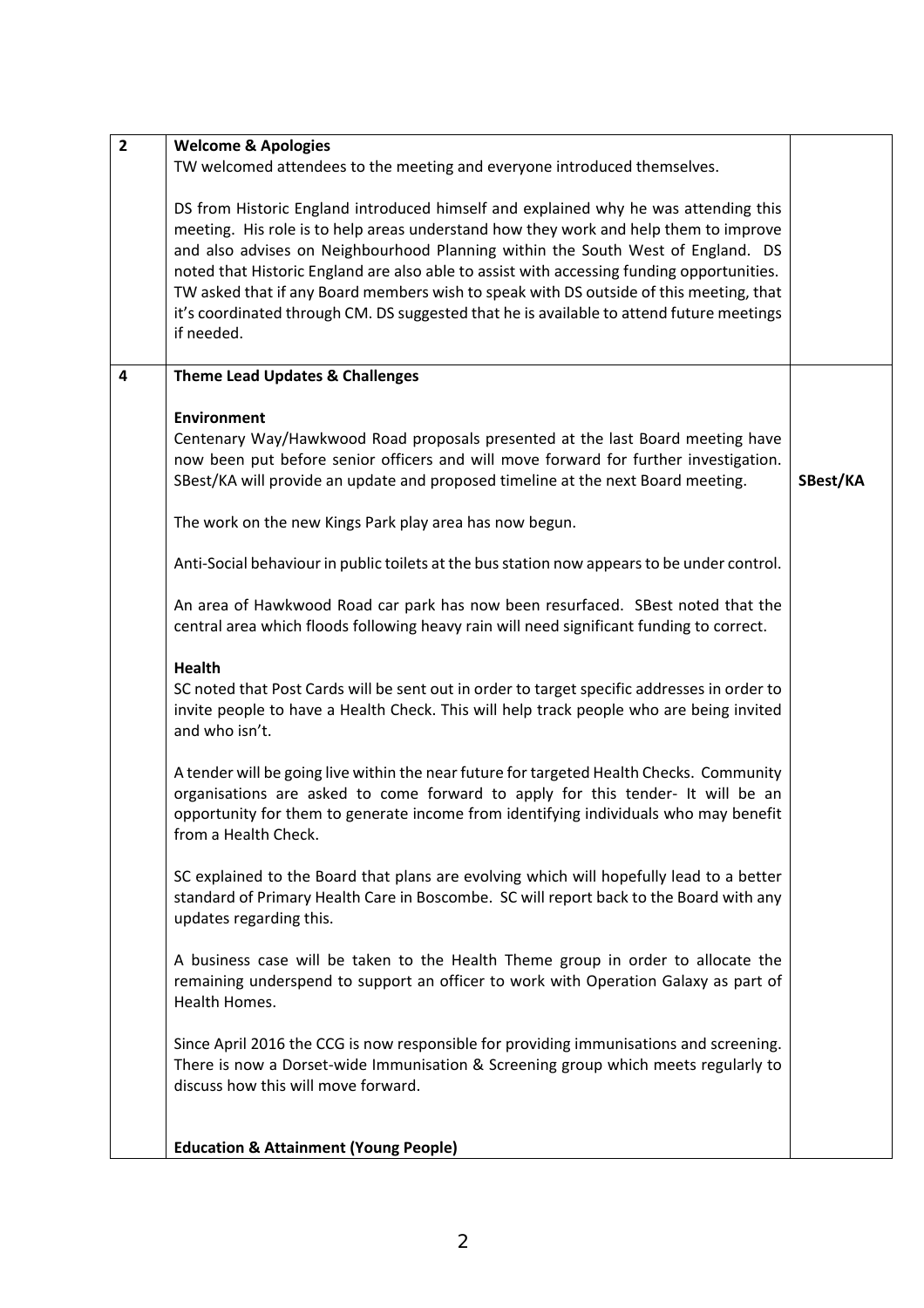CM explained the Julian Wright from achieve together is no longer in post as the Achieve Together programme has finished.

A meeting has recently been held which all of Boscombe Schools Head Teachers were invited to in order to discuss collaborative working and looking at the best outcomes for Boscombe Children. Initial work will look at how best practice around Pupil premium initiatives is shared between schools- looking at what worked well and also what hasn't worked as well.

Collaborative events will also be planned which will focus on Boscombe children and the first one will be held later on this year- this will focus on Young People's wellbeing and will include services proving support in the Boscombe area. This will be open to all parents/carers/young people of secondary school age in the Boscombe area.

DM noted that he is planning an event to promote joining the armed forces and Dorset Police. This event will cover Boscombe, Kinson & West Howe.

### **A Safer Boscombe**

Strategic Leads from both Dorset Police and Bournemouth Borough Council have been identified to take forward the CSAS model. CSAS powers have now been granted to Operation Galaxy officers as well as the two uniformed officers who patrol the precinct. AS thanks stakeholders for their continued funding support.

The Tactical Precinct Group met recently to discuss plans for improving the environment in precinct and the shopping experience. The feedback from this group is very positive. Face Watch have been invited to the next meeting. They are a National company which allows shops to upload images of shoplifters and offenders. This information is also shared with the Police.

AS noted that he has been working with a voluntary team and the Police Comms team in order to push forward the Police Contact Point as a community focus point. There have been four volunteers within the Bournemouth area who have registered an interest. A press release has been sent out to encourage some interest for volunteering. AS explained that he would like to hold themed events at the Contact Point, the first one of which will be an LBGTT event.

AS noted that displacement is being noticed within the Pokesdown area following the positive joint work happening in Boscome. CGM noted that the Police are responding quickly to issues that arise in the Pokesdown area and is confident that this is being dealt with promptly.

### **Housing**

Following issues regarding a BT box on the Palmeston Road development site, Planning will now be put forward in December of this year. The project should then begin on February 2017 and be completed towards the end of 2017.

The Grant Programme has now been signed off for Churchill Gardens. This is linked in with the Conservation Area Management Plan. This will potentially begin in November 2016.